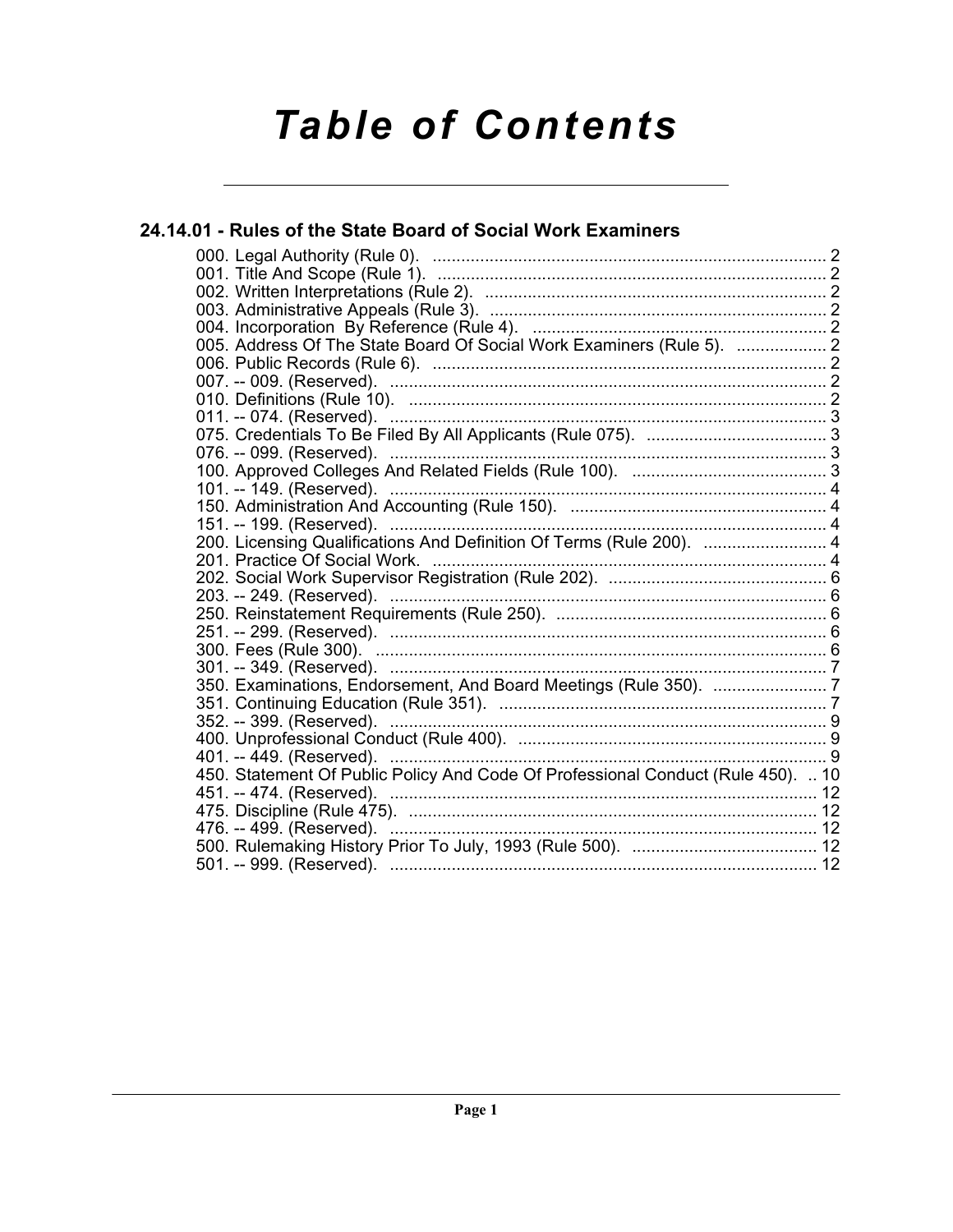#### **IDAPA 24 TITLE 14 CHAPTER 01**

# **24.14.01 - RULES OF THE STATE BOARD OF SOCIAL WORK EXAMINERS**

#### <span id="page-1-1"></span><span id="page-1-0"></span>**000. LEGAL AUTHORITY (RULE 0).**

These rules are hereby prescribed and established pursuant to the authority vested in the State Board of Social Work Examiners by the provisions of Section 54-3204, Idaho Code. (7-1-93)

#### <span id="page-1-2"></span>**001. TITLE AND SCOPE (RULE 1).**

These rules shall be cited as IDAPA 24.14.01, "Rules of the State Board of Social Work Examiners." (7-1-93)

#### <span id="page-1-3"></span>**002. WRITTEN INTERPRETATIONS (RULE 2).**

The board may have written statements which pertain to the interpretation of the rules of this chapter. Such interpretations, if any, are available for public inspection and copying at cost in the main office of the Bureau of Occupational Licenses.

#### <span id="page-1-4"></span>**003. ADMINISTRATIVE APPEALS (RULE 3).**

Administrative Appeals shall be governed by the Administrative Procedure Act, Title 67, Chapter 52, Idaho Code. (3-13-02)

#### <span id="page-1-5"></span>**004. INCORPORATION BY REFERENCE (RULE 4).**

These rules do not incorporate by reference any document other than those sections of Idaho Code so referenced. (3-13-02)

# <span id="page-1-6"></span>**005. ADDRESS OF THE STATE BOARD OF SOCIAL WORK EXAMINERS (RULE 5).**

[The office of the State Board of Social Work Examiners is located within the Bureau of Occupational Licenses,](mailto:swo@ibol.idaho.gov)  Owyhee Plaza, 1109 Main Street, Suite 220, Boise, Idaho 83702-5642. The phone number of the Board is (208) 334- 3233. The Board's FAX number is (208) 334-3945. The Board's e-mail address is swo@ibol.idaho.gov. The Board's [official web site is at](mailto:swo@ibol.idaho.gov) [http://www.ibol.idaho.gov/swo.htm. \(4-11-06\)](http://www.ibol.idaho.gov/swo.htm)

#### <span id="page-1-7"></span>**006. PUBLIC RECORDS (RULE 6).**

The records associated with the State Board of Social Work Examiners are subject to the provisions of the Idaho<br>Public Records Act. Title 9. Chapter 3. Idaho Code. (3-13-02) Public Records Act. Title 9, Chapter 3, Idaho Code.

# <span id="page-1-8"></span>**007. -- 009. (RESERVED).**

#### <span id="page-1-9"></span>**010. DEFINITIONS (RULE 10).**

<span id="page-1-10"></span>**01. Board**. The State Board of Social Work Examiners as prescribed in Section 54-3202, Idaho Code.  $(7-1-93)$ 

**02. Bureau**. The Bureau means the Bureau of Occupational Licenses, as prescribed in Sections 54-<br>167-2602, Idaho Code. (3-13-02) 3204 and 67-2602, Idaho Code.

**03. Psychotherapy**. Treatment methods using a specialized, formal interaction between a Clinical Social Worker and an individual, couple, family, or group in which a therapeutic relationship is established, maintained, or sustained to understand unconscious processes, intrapersonal, interpersonal, and psychosocial dynamics, and the diagnosis and treatment of mental, emotional, and behavioral disorders, conditions, and addictions.  $(3-20-04)$ 

**04. Supportive Counseling**. Supportive counseling by a social worker means a method used by social workers to assist individuals, couples, families, and groups in learning how to solve problems and make decisions about personal, health, social, educational, vocational, financial, and other interpersonal concerns. This help in the maintenance of adaptive patterns is done in the interview through reassurance, advice giving, information providing, and pointing out client strengths and resources. Supportive counseling does not seek to reach unconscious material.

 $(3-20-04)$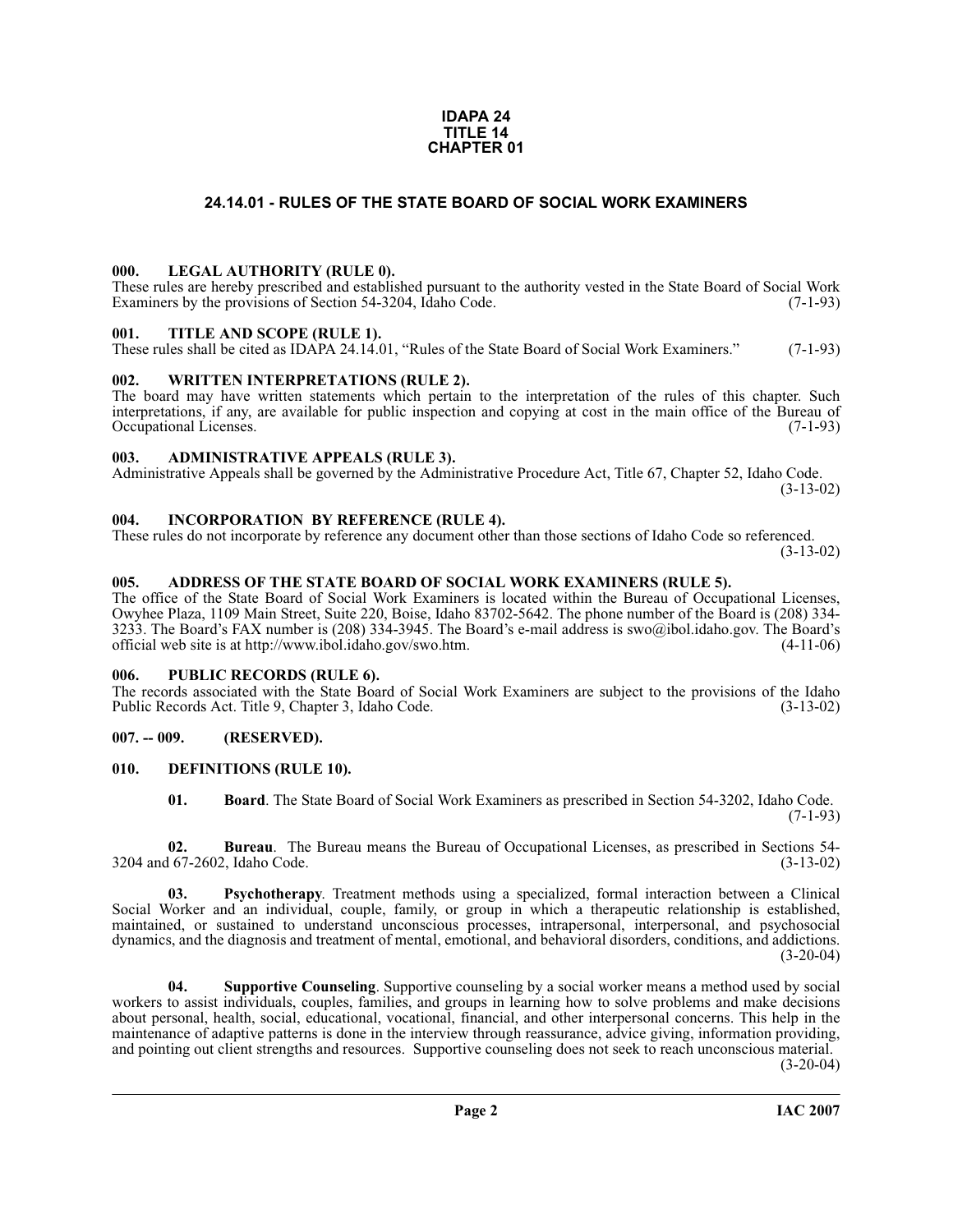#### <span id="page-2-0"></span>**011. -- 074. (RESERVED).**

#### <span id="page-2-7"></span><span id="page-2-1"></span>**075. CREDENTIALS TO BE FILED BY ALL APPLICANTS (RULE 075).**

<span id="page-2-6"></span>**01. Completed Application**. An application shall be completed by all applicants for licensure upon a form prescribed by the State Board of Social Work Examiners.

<span id="page-2-8"></span>**02. Official Documents**. All applicants shall arrange for official documents including transcripts to be transmitted by the registrars of the educational institutions or official custodian of documents, directly to the board. (3-30-07)

**03. Applications on File**. Applications on file with the Board for a period in excess of two (2) years from the date of receipt by the Bureau shall be terminated unless good cause is demonstrated to the Board. (3-30-07)

#### <span id="page-2-2"></span>**076. -- 099. (RESERVED).**

#### <span id="page-2-4"></span><span id="page-2-3"></span>**100. APPROVED COLLEGES AND RELATED FIELDS (RULE 100).**

Social work and social work practice is a professional discipline requiring specialized knowledge and training.  $(7-1-93)$ 

<span id="page-2-5"></span>**01. College or University Approved by the Board**. Any college, university, or school of social work accredited or is a candidate for accreditation by the Northwest Association of Secondary and Higher Schools or any<br>(5-3-03) similar accrediting body.

**02. Related Fields**. A baccalaureate degree that includes thirty-six (36) semester credit hours with a grade of "C" or above in each course, in which the content is consistent with that recommended as minimal to social work training by an approved accrediting body. Eighteen (18) of the thirty-six (36) semester credit hours shall be taught by a social worker with a graduate degree from an accredited school of social work. The basic content areas to<br>(5-3-03) be required shall include:

**a.** Social work practice is to include a methods content of a minimum of six (6) semester credit hours; and a social work practicum with a minimum of nine (9) semester credit hours. The methods courses are to be taken previous to participation in practicum and are to be taught by a faculty member with a graduate degree (MSW) from an accredited school of social work. The practicum is to be supervised by a faculty member who has a graduate degree (MSW) from an accredited school of social work. The on-site supervisor is to be a licensed social worker. Both the methods courses and the practicum must have been completed within the past five (5) years (date computed from time of application). The program providing the practice content and internship experience is developed and monitored to assure that internship students demonstrate application of the knowledge, values and skills taught within<br>the required basic content areas. (7-1-96) the required basic content areas.

**b.** Social welfare policy and services shall include current policies and services, and shall be taught by a faculty member with a graduate degree in social work. (7-1-96)

**c.** Human behavior and social environment shall include human behavior in the social environment with demonstrated content representing five (5) human systems: individual, family, group, organization and community. (7-1-96)  $\epsilon$  community.  $(7-1-96)$ 

**d.** Social research shall include social statistics and research methods. (7-1-96)

**e.** Ethics shall include any three (3) credit course from a "college or university approved by the board" which includes the word "ethics" in the course title. (7-1-96)

**f.** Cultural diversity shall include a three (3) credit course from a "college or university approved by 1" which includes content specific to ethnic minority group(s). the board" which includes content specific to ethnic minority group(s).

**g.** Course content and curriculum preparing students for practice will be evaluated by board review of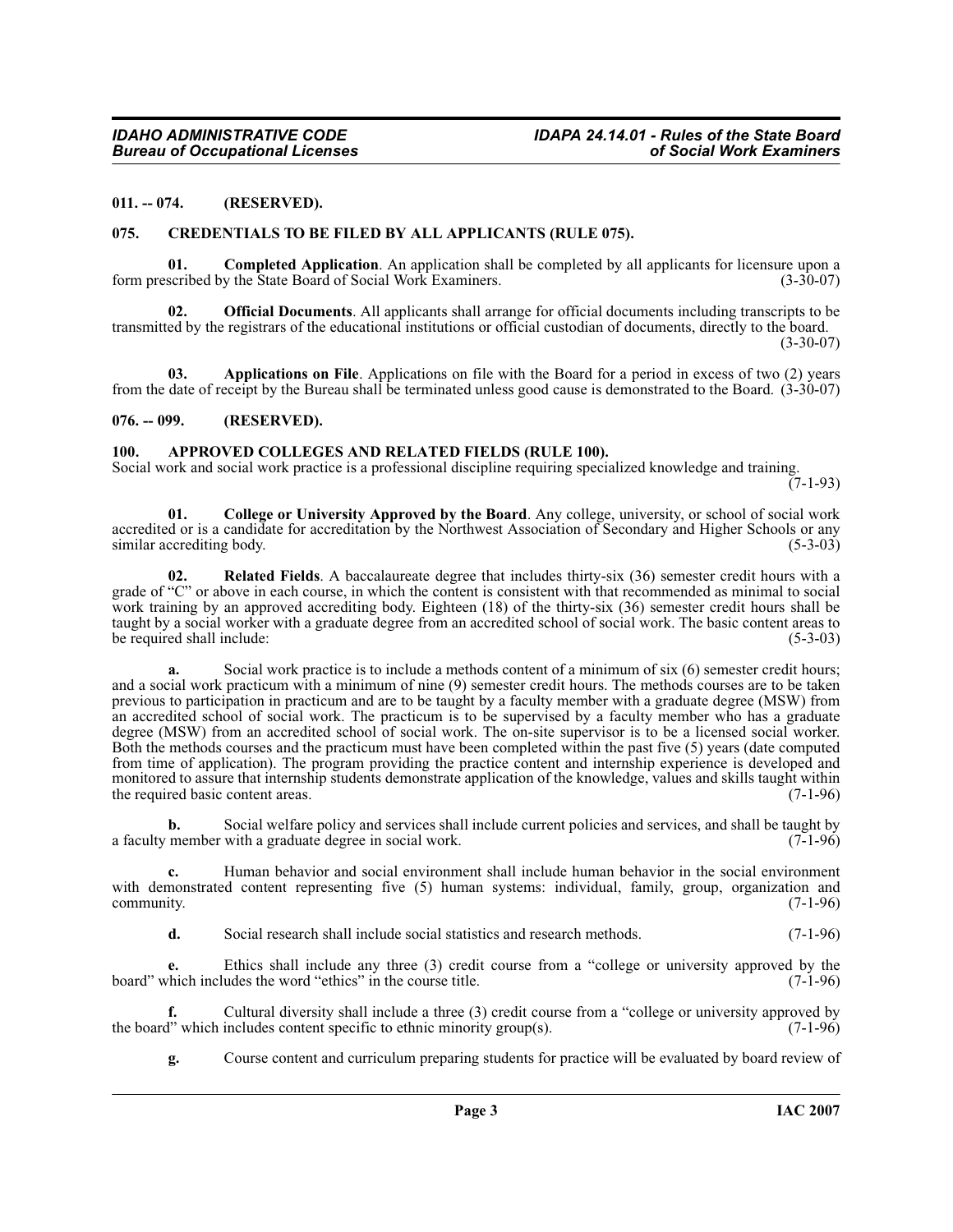course and program description provided by the college or university. (7-1-96)

# <span id="page-3-0"></span>**101. -- 149. (RESERVED).**

# <span id="page-3-5"></span><span id="page-3-1"></span>**150. ADMINISTRATION AND ACCOUNTING (RULE 150).**

The disposition of receipts and expenses for administering the terms and provisions of this Act shall be duly appropriated in the following manner: (7-1-93) appropriated in the following manner:

<span id="page-3-8"></span>**01. Board Shall Contract with the Bureau of Occupational Licenses**. The board shall contract with the Bureau of Occupational Licenses for administrative, investigative, legal, fiscal and clerical responsibilities, for appropriation and accountability of all fees obtained under the terms and provisions of this Act, for issuing licenses to qualified applicants upon approval by the board and for any other duties so prescribed by the contract. (5-3-03)

<span id="page-3-15"></span>**02. Reimbursement of Board Members**. Board members shall be entitled to reimbursement for actual expenses incurred as long as such expenses are deemed necessary and prudent and are approved by the Board.

 $(5-3-03)$ 

# <span id="page-3-2"></span>**151. -- 199. (RESERVED).**

# <span id="page-3-12"></span><span id="page-3-3"></span>**200. LICENSING QUALIFICATIONS AND DEFINITION OF TERMS (RULE 200).**

All applicants for licensing under the Social Work Licensing Act must meet the minimum qualifications as set forth by this act. (7-1-93) by this act.  $(7-1-93)$ 

<span id="page-3-11"></span>**01. Good Moral Character**. "Good moral character" is defined by the board as that behavior exhibited on the part of an applicant which is in conformity with the Social Work Code of Professional Conduct and within the  $limits$  of state  $law$ .

<span id="page-3-6"></span>**02. Application for Licensure**. Application for licensure must be made to the Board of Social Work rs on forms provided by the Bureau of Occupational Licenses. (7-1-93) Examiners on forms provided by the Bureau of Occupational Licenses.

<span id="page-3-10"></span>**Educational Requirements**. Educational requirements must be verified by submission of official ne educational institution directly to the Bureau of Occupational Licenses. (5-3-03) transcripts from the educational institution directly to the Bureau of Occupational Licenses. (5-3-03)

# <span id="page-3-14"></span><span id="page-3-4"></span>**201. PRACTICE OF SOCIAL WORK.**

<span id="page-3-7"></span>**01. Baccalaureate Social Work**. The application of social work theory, knowledge, methods, and ethics to restore or enhance social or psychosocial functioning of individuals, couples, families, groups, organizations, and communities. Baccalaureate social work is a generalist practice that includes assessment, planning, intervention, evaluation, case management, information and referral, supportive counseling, supervision, and consultation with clients. Baccalaureate social work also includes advocacy, education, community organization, and the development, implementation and administration of policies, programs, and activities. Bachelor level social workers are prohibited from performing psychotherapy. (3-20-04)

<span id="page-3-13"></span>**02. Master's Social Work**. The application of social work theory, knowledge, methods and ethics, and the professional use of self to restore or enhance social, psychosocial or biopsychosocial functioning of individuals, couples, families, groups, organizations, and communities. Master's social work requires the application of specialized knowledge and advanced practice skills in the areas of assessment, treatment planning, implementation and evaluation, case management, information and referral, supportive counseling, supervision and consultation with clients, advocacy, teaching, research, community organization, and the development, implementation, and administration of policies, programs, and activities. Master level social workers who do not hold clinical licensure may provide psychotherapy only under the supervision of a licensed clinical social worker, psychologist, or psychiatrist and in accordance with an approved supervision plan. (3-20-04)

<span id="page-3-9"></span>**03. Clinical Social Work**. The practice of clinical social work is a specialty within the practice of master's social work and requires the application of specialized clinical knowledge and advanced clinical skills in the areas of assessment, diagnosis, and treatment of mental, emotional, and behavioral disorders, conditions and addictions. Clinical social work is based on knowledge and theory of psychosocial development, behavior,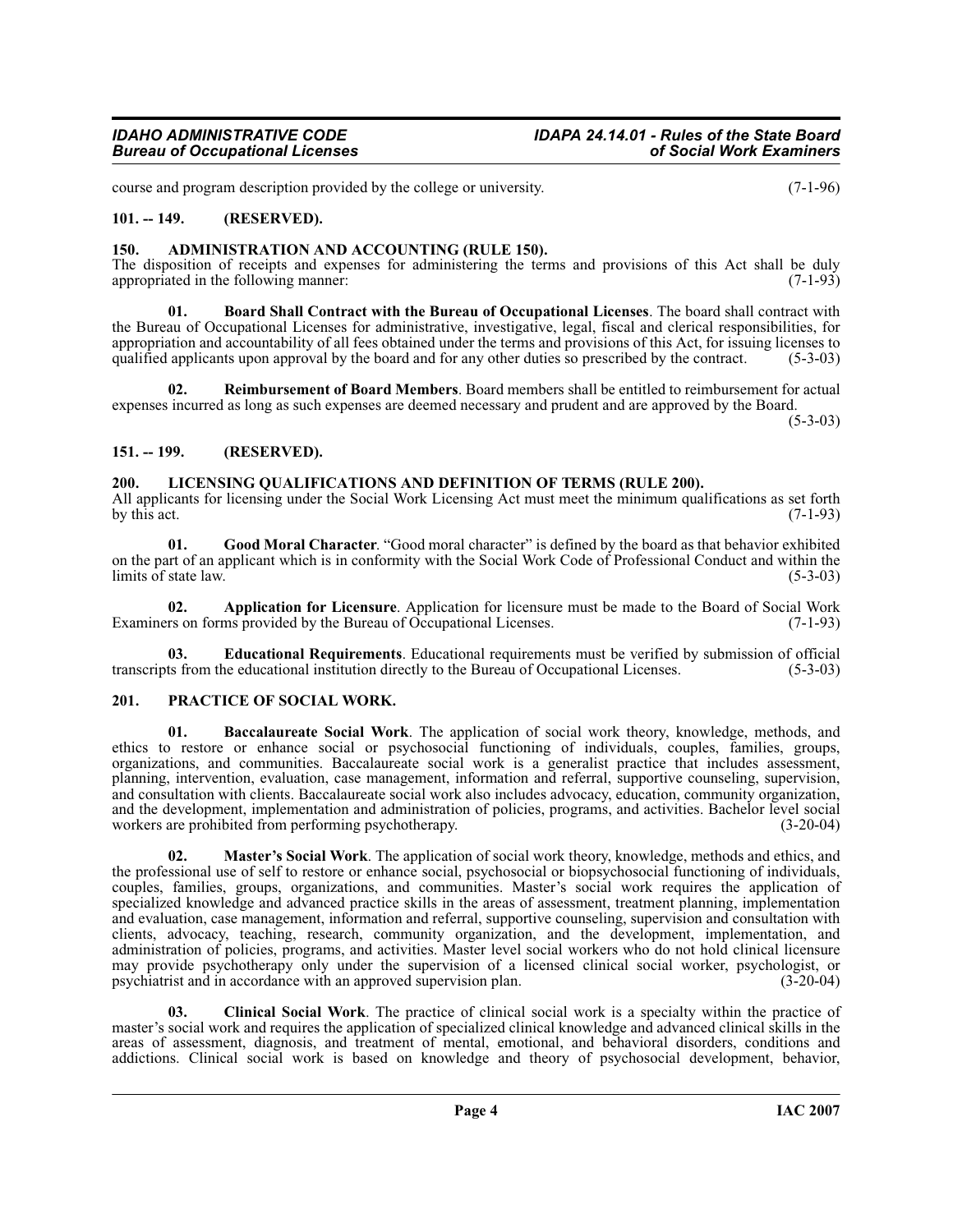psychopathology, motivation, interpersonal relationships, environmental stress, social systems, and cultural diversity, with particular attention to person-in-environment. It shares with all social work practice the goal of enhancement and maintenance of psychosocial functioning of individuals, families, and small groups. Clinical social work includes, but is not limited to, individual, couples, family and group psychotherapy, and includes independent and private practice.

<span id="page-4-1"></span>**0**4**. Private Practice of Social Work**. As defined in Section 54-3207, Idaho Code, is that independent practice in which an individual sets up and maintains responsibility for the contractual conditions of payment with clients, agencies, or institutions. (5-3-03)

<span id="page-4-0"></span>**05. Employment of a Social Worker**. A social worker employed directly by a physician, psychologist or other social worker, or by a public or private agency, institution, hospital, nursing home, rehabilitation center, or any similar facility, is not to be considered within the definition of an independent practitioner. Furthermore, a social worker who contracts with an agency or institution that assumes full responsibility for and supervises the services provided to clients is not considered to be a private practitioner. (5-3-03)

<span id="page-4-2"></span>**06. Supervision**. Supervised experience shall be required for both independent practice status and clinical licensure. Consultative-teaching supervision is directed toward enhancement and improvement of the individual's social work values, knowledge, methods, and techniques. A total of three thousand (3,000) hours of supervised social work experience accumulated in not less than two (2) years is required. Actual supervisor contact shall be face-to-face and provided by a qualified and experienced professional working in the same area of practice and must occur on a regular and on-going basis and consist of a minimum of one hundred hours (100) hours. Ratio of supervisor/supervisee shall not exceed two (2) social workers to one (1) supervisor per hour of supervision. Group supervision totaling no more than fifty (50) hours will be allowed for groups of no more than six (6) persons and the allowable credit shall be prorated at the two to one (2 to 1) ratio (total session minutes divided by total supervisees multiplied by two (2) equals maximum allowable credit per supervisee for the session. i.e. an individual attending a one (1) hour group supervisory session consisting of six (6) supervisees shall be allowed twenty (20) minutes of group supervision credit). Supervisors must hold a degree in social work and a current license in good standing, except as noted in Subsection  $201.08.c.$ 

Supervision of baccalaureate social workers pursuing licensure as independent practitioners must be provided by a licensed social worker approved to provide independent practice at the baccalaureate, masters, or clinical level. (3-20-04)

**b.** Supervision of masters social workers pursuing licensure as independent practitioners must be provided by a licensed social worker approved to provide independent practice at the masters or clinical level.

 $(5-3-03)$ 

**c.** Supervision of social workers pursuing licensure as clinical level practitioners must be provided by either a licensed clinical social worker, a licensed clinical psychologist, a person licensed to practice medicine and surgery who practices in the area of psychiatry, a licensed clinical professional counselor registered as a supervisor or a licensed marriage and family therapist registered as a supervisor and must focus on clinical social work as defined. No less than fifty percent (50%) of supervised experience must be provided by a licensed clinical social worker. A social worker pursuing licensure at the clinical level must document one thousand seven hundred fifty (1,750) hours of direct client contact of the required three thousand (3,000) hours in clinical social work as defined. (3-14-05)

**d.** Supervision reports shall be submitted from each supervisor directly to the Board within thirty (30) days following each six (6) month period. Failure of the supervisor to submit the required reports in a timely manner may result in the supervisor being restricted by the Board from providing further supervision. (3-20-04)

**07. Supervised Practice Required**. To be eligible for licensure as an independent practitioner a candidate must: (5-3-03)

**a.** Meet the requirements set forth in Subsection 201.08; (3-20-04)

**b.** Develop a plan for supervision that must be approved by the Board prior to commencement of supervision. Prior to a change in supervisors, the supervisee must notify the Board and the change must be approved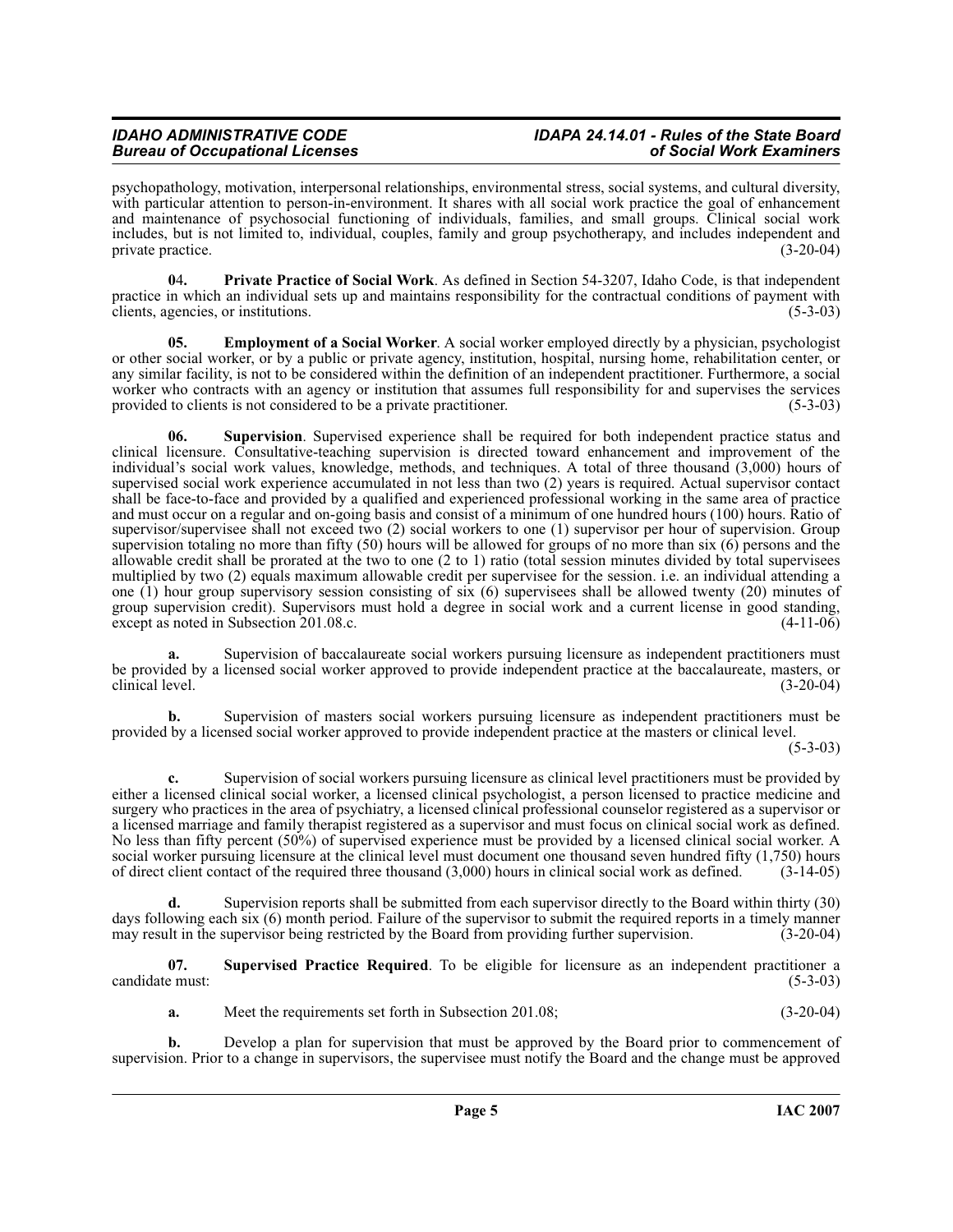# *IDAHO ADMINISTRATIVE CODE IDAPA 24.14.01 - Rules of the State Board Bureau of Occupational Licenses of Social Work Examiners*

<span id="page-5-14"></span><span id="page-5-13"></span><span id="page-5-9"></span><span id="page-5-0"></span>

|                                                                                                                                                                                                                                                                                     | by the Board prior to the commencement of supervision by the new supervisor; and | $(5-3-03)$                                                                                                                                                                                                                                                                    |             |  |
|-------------------------------------------------------------------------------------------------------------------------------------------------------------------------------------------------------------------------------------------------------------------------------------|----------------------------------------------------------------------------------|-------------------------------------------------------------------------------------------------------------------------------------------------------------------------------------------------------------------------------------------------------------------------------|-------------|--|
|                                                                                                                                                                                                                                                                                     | c.                                                                               | Not have more than two $(2)$ supervisors at any given time.                                                                                                                                                                                                                   | $(5-3-03)$  |  |
| 202.                                                                                                                                                                                                                                                                                |                                                                                  | SOCIAL WORK SUPERVISOR REGISTRATION (RULE 202).<br>Effective January 1, 2007, Idaho licensed social workers shall be registered with the Board in order to provide<br>postgraduate supervision for those individuals pursuing licensure in Idaho as a clinical social worker. | $(4-11-06)$ |  |
|                                                                                                                                                                                                                                                                                     | 01.                                                                              | <b>Requirements for Registration.</b>                                                                                                                                                                                                                                         | $(3-14-05)$ |  |
| registration.                                                                                                                                                                                                                                                                       | a.                                                                               | Document at least two (2) years experience as a licensed clinical social worker.                                                                                                                                                                                              | $(4-11-06)$ |  |
|                                                                                                                                                                                                                                                                                     | b.                                                                               | Have not been the subject of any disciplinary action for five (5) years prior to application for                                                                                                                                                                              | $(3-14-05)$ |  |
|                                                                                                                                                                                                                                                                                     | c.                                                                               | Document fifteen (15) contact hours of education in supervisor training as approved by the Board.                                                                                                                                                                             | $(4-11-06)$ |  |
|                                                                                                                                                                                                                                                                                     | 02.<br>approved by the board.                                                    | <b>Registration.</b> A supervisor applicant shall submit to the Bureau a completed application form as                                                                                                                                                                        | $(3-14-05)$ |  |
|                                                                                                                                                                                                                                                                                     | a.                                                                               | Upon receipt of a completed application verifying compliance with the requirements for<br>registration as a supervisor, the applicant shall be registered as a supervisor.                                                                                                    | $(3-14-05)$ |  |
|                                                                                                                                                                                                                                                                                     | h.                                                                               | A supervisor's registration shall be valid only so long as the individual's clinical social worker<br>license remains current and in good standing.                                                                                                                           | $(3-14-05)$ |  |
| $203. - 249.$                                                                                                                                                                                                                                                                       |                                                                                  | (RESERVED).                                                                                                                                                                                                                                                                   |             |  |
| 250.<br>REINSTATEMENT REQUIREMENTS (RULE 250).<br>The Bureau shall cancel all licenses that have expired for failure to renew. The Bureau of Occupational Licenses may<br>reinstate said licenses in accordance with the requirements of Section 67-2614, Idaho Code.<br>$(5-3-03)$ |                                                                                  |                                                                                                                                                                                                                                                                               |             |  |
| $251. - 299.$                                                                                                                                                                                                                                                                       |                                                                                  | (RESERVED).                                                                                                                                                                                                                                                                   |             |  |
| 300.                                                                                                                                                                                                                                                                                |                                                                                  | FEES (RULE 300).<br>To administer and carry out the provisions of this Act, the following fees are established:                                                                                                                                                               | $(7-1-93)$  |  |
|                                                                                                                                                                                                                                                                                     | 01.                                                                              | Application and Original License Fee. Application and Original License Fee for licensed clinical<br>social worker or licensed masters social worker or licensed social worker - Fifty dollars (\$50).                                                                         | $(5-3-03)$  |  |

<span id="page-5-11"></span><span id="page-5-8"></span><span id="page-5-7"></span><span id="page-5-5"></span><span id="page-5-4"></span><span id="page-5-3"></span><span id="page-5-2"></span><span id="page-5-1"></span>**02.** Examination Fee. Examination fee will be set by the Board in concordance with the testing service fees.  $(7-1-93)$ 

**03.** Endorsement and License Fee. Endorsement and License Fee for licensed clinical social worker ed masters social worker or licensed social worker - Fifty-five dollars (\$55). (5-3-03) or licensed masters social worker or licensed social worker - Fifty-five dollars (\$55).

<span id="page-5-12"></span><span id="page-5-10"></span><span id="page-5-6"></span>

| 04.         | <b>Renewal Fee. Renewal Fee:</b>                                                                      | $(7-1-93)$ |
|-------------|-------------------------------------------------------------------------------------------------------|------------|
| a.          | Licensed Clinical Social Worker -- Sixty dollars (\$60).                                              | $(5-3-03)$ |
| b.          | Licensed Masters Social Worker -- Fifty dollars (\$50).                                               | $(5-3-03)$ |
| $c_{\star}$ | Licensed Social Worker -- Fifty dollars (\$50).                                                       | $(5-3-03)$ |
| 05.         | <b>Reinstatement Fee.</b> Reinstatement fees in accordance with Section 67-2614, Idaho Code. (7-1-93) |            |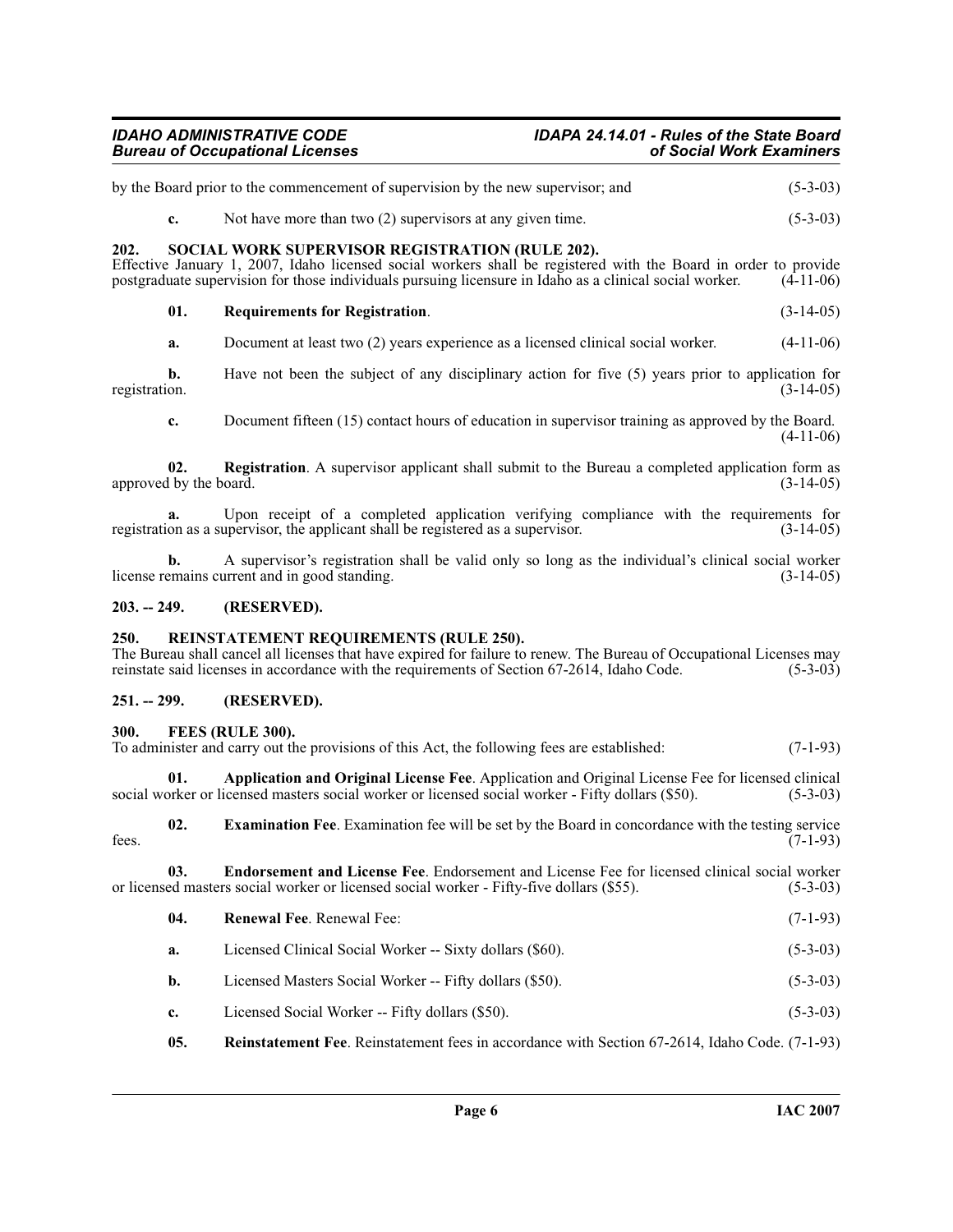<span id="page-6-3"></span>**06. All Fees Under This Act Are Non-Refundable**. All fees under this Act are non-refundable.

(7-1-93)

#### <span id="page-6-0"></span>**301. -- 349. (RESERVED).**

# <span id="page-6-9"></span><span id="page-6-1"></span>**350. EXAMINATIONS, ENDORSEMENT, AND BOARD MEETINGS (RULE 350).**

Examinations will be conducted by the board for qualified applicants for social work licensing and board meetings will be held to conduct other business. Applications for examination may be reviewed and approved by a designated Board member upon determination that the applicant meets the qualifications for examination. Approval to sit for examination does not obligate the Board to issue a license if it is later determined that the applicant does not meet the requirements for licensure. (3-20-04) requirements for licensure.

<span id="page-6-4"></span>**01. Board Meetings**. Board meetings will be held at least three (3) times each year at such times and the board deems necessary. (5-3-03) places as the board deems necessary.

**02. Exam Utilized**. The Board utilizes the uniform, nationally standardized examination of the ion of Social Work Boards (ASWB). (5-3-03) Association of Social Work Boards (ASWB).

<span id="page-6-8"></span>**a.** Bachelor level candidates shall be required to successfully pass the basic examination. (5-3-03)

**b.** Masters level candidates shall be required to successfully pass the intermediate examination.

 $(5-3-03)$ 

<span id="page-6-11"></span><span id="page-6-6"></span>**c.** Clinical level candidates shall be required to successfully pass the clinical examination. (5-3-03)

**03. Dates of Exams**. Examination at all levels of social work licensing will be conducted on dates ed for national administration. (7-1-93) established for national administration.

**04. Graduation Date to Qualify for Exam**. Candidates for examination who can satisfy the board that they will be graduating at the end of the spring, summer or fall terms of any given year, may qualify for examination at the established testing period immediately preceding the date of graduation. (5-24-95) at the established testing period immediately preceding the date of graduation.

<span id="page-6-10"></span>**05. Exemption from Exam**. An applicant who has been tested for licensure utilizing an acceptable examination will be exempt from the Idaho examination if the applicant received a converted score of seventy (70) based upon a criterion reference examination. (7-1-93) based upon a criterion reference examination.

<span id="page-6-7"></span>**Endorsement**. The Board may grant a license to any person who submits a completed application ed by the Board together with the required fees and who: (5-3-03) on a form approved by the Board together with the required fees and who:

**a.** Holds a current, active social work license, at the level for which a license is being sought, issued by the authorized regulatory entity in another state or country, the certification of which must be received directly by the Board from the issuing agency; and (3-20-04) the Board from the issuing agency; and

**b.** Has not been disciplined within the last five (5) years, had a license revoked, suspended, restricted, vise sanctioned by any regulatory entity and has never voluntarily surrendered a license; and (5-3-03) or otherwise sanctioned by any regulatory entity and has never voluntarily surrendered a license; and

**c.** Is of good moral character and has not been convicted, found guilty, or received a withheld judgment or suspended sentence for any felony; and (5-3-03)

**d.** Has successfully passed an examination, as referenced in Subsection 350.02, or an examination provided by the Professional Examination Service (PES) at the clinical social worker and social worker level or the Education Testing Service (ETS) examination; and (5-3-03) (5-3-03)

Has certified under oath to abide by the laws and rules governing the practice of social work in e of professional conduct. (5-3-03) Idaho and the code of professional conduct.

# <span id="page-6-5"></span><span id="page-6-2"></span>**351. CONTINUING EDUCATION (RULE 351).**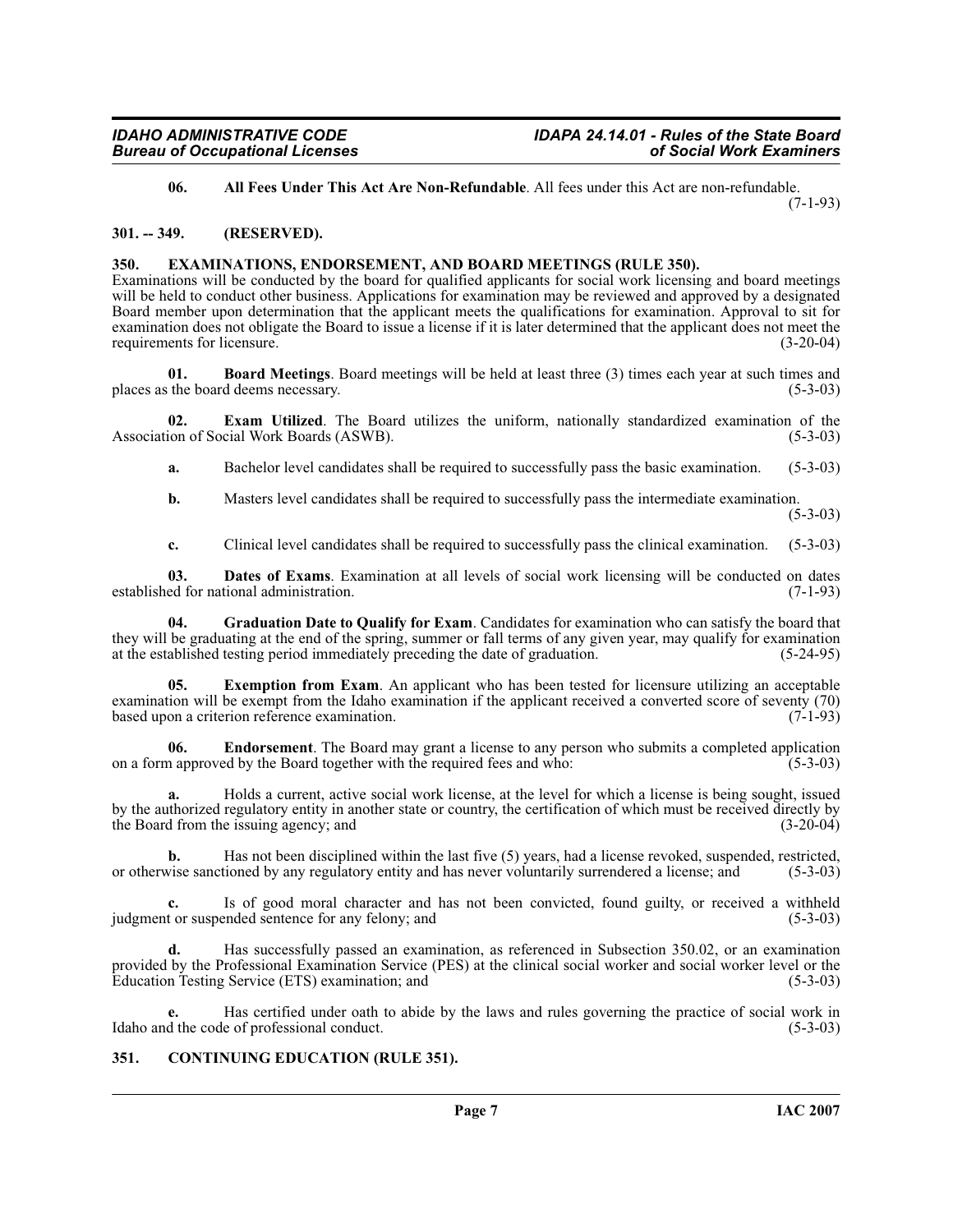#### <span id="page-7-1"></span>**01. Continuing Education Requirements**. (7-1-95)

**a.** Continuing education is required for renewal at all levels of social work licensure in Idaho. The board may, upon application, waive the requirements of this rule in cases involving illness or unusual circumstances interfering with the licensee's ability to practice or inability to conform to the rules. (3-20-04)

**b.** The completion of a minimum of twenty (20) continuing education (CE) hours annually is required each licensure level. (5-3-03) to renew each licensure level.

**c.** Compliance with the continuing education (CE) requirements for licensees shall be reported annually. A continuing education course taken in any renewal year, but not claimed for CE credit in that year, may be utilized for credit in the following renewal year. utilized for credit in the following renewal year. (5-3-03)

**d.** Each licensed social worker shall complete and return to the Bureau a Board approved continuing in report form as part of the annual renewal of licenses. (5-3-03) education report form as part of the annual renewal of licenses.

**e.** Licensees will maintain documentation verifying CE attendance and curriculum for a period of four (4) years. This documentation will be subject to audit by the board. (5-3-03)

**f.** Licensees shall not be required to comply with this requirement during the first year in which they licensed under the social work act. (5-3-03) become licensed under the social work act.

**g.** One (1) continuing education hour shall equal one (1) clock hour. (7-1-95)

**h.** Courses that are part of the curriculum of a university, college or other educational institution shall be allotted CE credit at the rate of fifteen (15) CE hours for each semester hour or ten (10) CE hours for each quarter hour of school credit awarded. (7-1-95) hour of school credit awarded.

**i.** No more than ten (10) continuing education hours may be obtained from category II. (7-1-95)

**j.** As part of the required hours of continuing education, all licensees must complete at least one (1) raining every year in professional ethics. (3-20-04) hour of training every year in professional ethics.

**k.** Applications for reinstatement of a cancelled license shall include documented proof of meeting the continuing education requirements for the previous twelve (12) months. The requirement for professional ethics training shall continue during any period of cancellation. (3-20-04)

#### <span id="page-7-0"></span>**02. Categories of Continuing Education**. (7-1-95)

**a.** Category I. Category I includes formally organized learning events, ideally involving face-to-face interaction with a teacher for the purpose of accomplishing specific learning objectives. Courses, workshops, conferences, practice oriented seminars, staff development and training activities coordinated and/or taught by approved and recognized educators also are included in this category. Because of our geographic location and sparse population, closed circuit T.V., video and audio tapes, internet based courses, and correspondence courses may be substituted for face-to-face contact if the course is interactive or requires an examination. (3-14-05) substituted for face-to-face contact if the course is interactive or requires an examination.

**b.** Category II. Category II consists of a variety of self-directed professional study activities and growth experiences. Examples include making an initial presentation on professional issues or programs, teaching a course for the first time, presenting a lecture or conducting a workshop for the first time, editing or writing professional research. (3-20-04) professional books or articles, and conducting professional research.

**c.** The subject matter of all approved continuing education shall be germane to the practice of social work as defined in Section 54-3202, Idaho Code, and may include the specialties of Marriage and Family Therapy,<br>Psychiatry, Psychiatric Nursing, or Psychology. (3-14-05) Psychiatry, Psychiatric Nursing, or Psychology.

### <span id="page-7-2"></span>**03. Continuing Education Sources**. (7-1-95)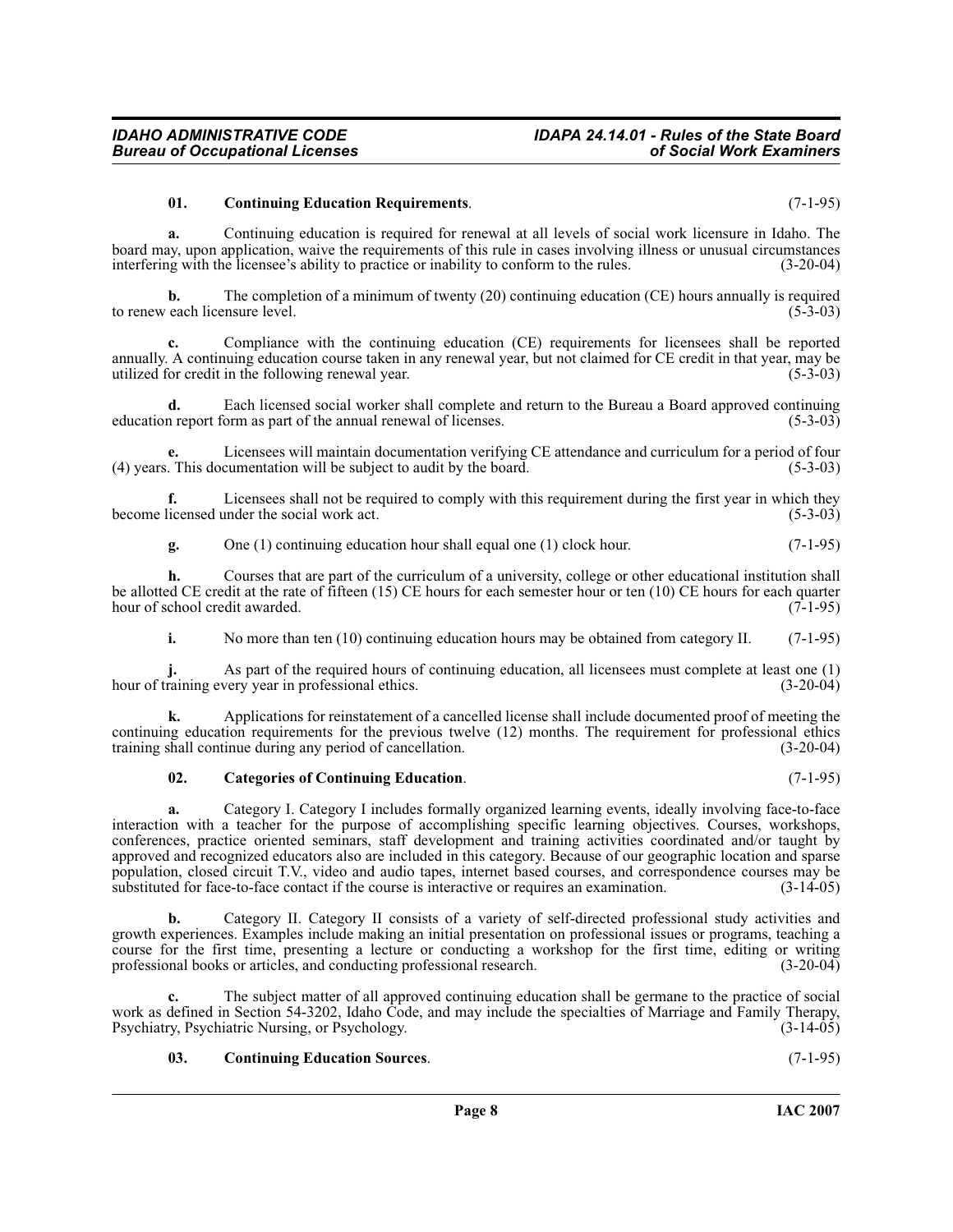# **Page 9 IAC 2007**

# *IDAHO ADMINISTRATIVE CODE IDAPA 24.14.01 - Rules of the State Board* **Bureau of Occupational Licenses**

**a.** Continuing education course providers shall include: (5-3-03)

i. Professional Associations. Continuing education hours may be obtained by participating in activities sponsored by or approved by professional associations including but not limited to the Idaho Chapter of the National Association of Social Workers, Idaho Society for Clinical Social Workers. The professional association shall certify the number of clock hours of educational content in each sponsored or approved activity. (5-3-03 certify the number of clock hours of educational content in each sponsored or approved activity.

ii. Educational Institutions. Continuing education hours may be obtained by completing coursework not below your level of licensing or by participating in continuing education programs sponsored by or approved by educational institutions accredited by a regional body recognized by the Council on Post Secondary Accreditation. The educational institution shall certify the number of clock hours of educational content in each sponsored or approved program. (7-1-95) approved program.

iii. Government Agencies, Schools and Hospitals. Continuing education hours may be obtained by participating in in-service training, courses or workshops sponsored by federal, state, or local government agencies, public school systems and licensed hospitals. The provider shall certify the number of clock hours of educational content in each approved activity. content in each approved activity.

iv. Private social service agencies and other entities. Continuing education hours may be obtained by participating in continuing education programs sponsored by agencies or entities who regularly provide social work services. The provider shall certify the number of clock hours of educational content in each approved activity.  $(3-20-04)$ 

**b.** All continuing education hours must be relevant to the profession of social work at the individual's particular level of social work licensure. The presenter's level of education must be at the licensee's level or above. Continuing education for clinical licensees must be clinical in nature except that five (5) hours each year may be nonclinical but shall be germane to the practice of social work. Final approval of acceptable programs rests with the Board. (3-20-04)

#### <span id="page-8-3"></span>**04. Documentation**. (7-1-95)

**a.** Each licensee shall maintain documentation verifying CE attendance and curriculum for a period of four (4) years from the date of completion. This documentation will be subject to audit by the Board. (5-3-03)

**b.** Licensees shall attest, on their annual license renewal application, that they have satisfied the continuing education requirements. False attestation of satisfaction of the continuing education requirements on a renewal application shall subject the licensee to disciplinary action, including revocation. (5-3-03) renewal application shall subject the licensee to disciplinary action, including revocation.

**c.** Category I documents must be in the form of a certificate of attendance, a statement signed by the verifying participation in the activity, or an official transcript. (5-3-03) provider verifying participation in the activity, or an official transcript.

**d.** In the event a licensee fails to provide the Board with acceptable documentation of the hours o on the renewal application, the license will not be renewed. (7-1-95) attested to on the renewal application, the license will not be renewed.

**e.** Documented proof of meeting the continuing education requirement shall be in the form of a certificate or letter from the sponsoring entity that includes the title of the activity, the subject material covered, the dates and number of hours credited, and the presenter's full name and professional credentials. (5-3-03)

# <span id="page-8-0"></span>**352. -- 399. (RESERVED).**

<span id="page-8-2"></span>**401. -- 449. (RESERVED).**

#### <span id="page-8-4"></span><span id="page-8-1"></span>**400. UNPROFESSIONAL CONDUCT (RULE 400).**

"Unprofessional conduct" is further defined as any violation of the Social Work Code of Professional Conduct.

(7-1-93)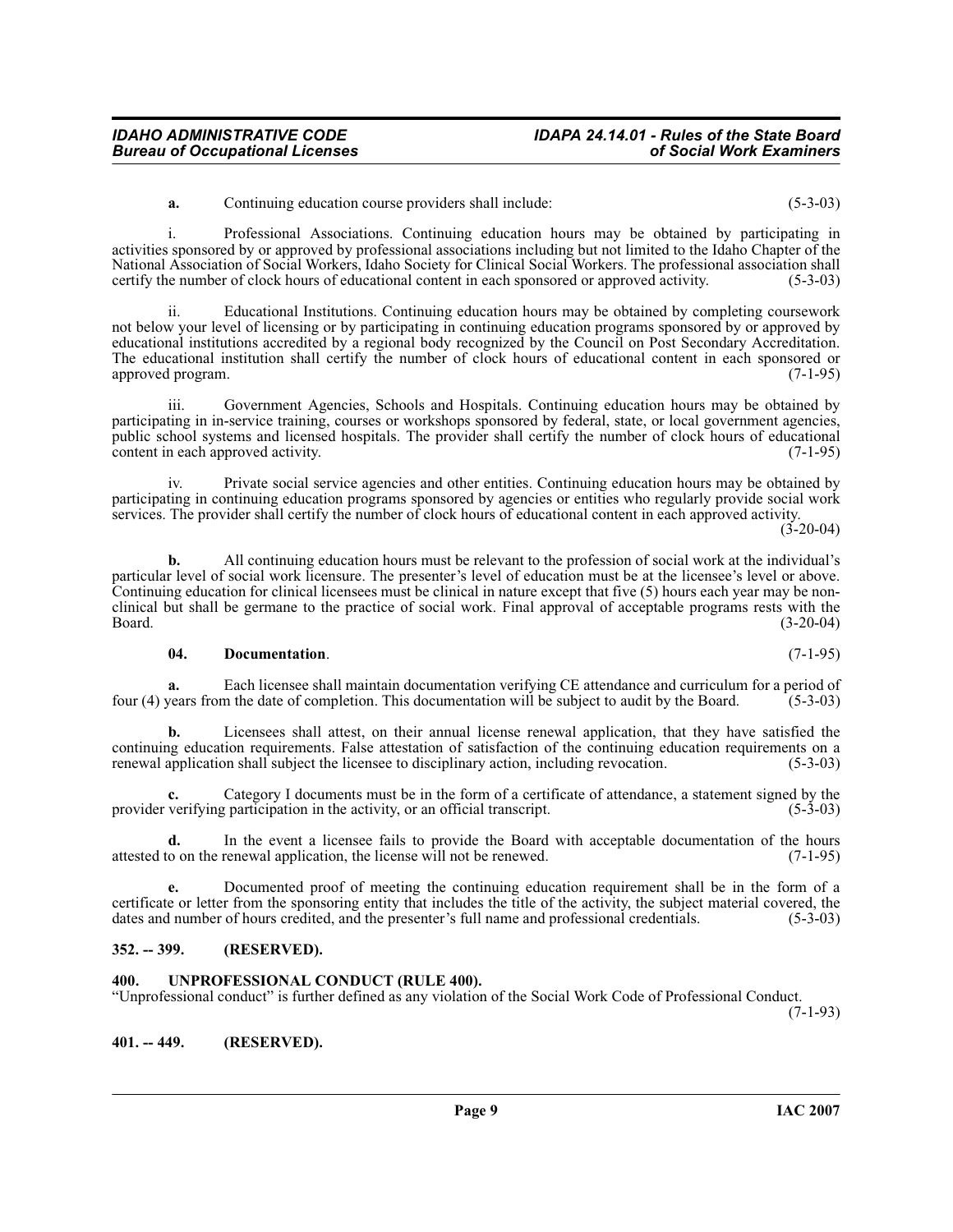# **Bureau of Occupational Licenses**

# *IDAHO ADMINISTRATIVE CODE IDAPA 24.14.01 - Rules of the State Board*

# <span id="page-9-1"></span><span id="page-9-0"></span>**450. STATEMENT OF PUBLIC POLICY AND CODE OF PROFESSIONAL CONDUCT (RULE 450).**

The profession of social work is dedicated to serving people; the professional relationship between social workers and clients thus shall be governed by the highest moral and ethical values. The client is in a vulnerable role that extends beyond the time frame of actual services. In both social and professional interactions, this vulnerability shall be taken into consideration whether the person is currently or has been a client. Following is the Code of Professional Conduct: (5-24-95)

#### <span id="page-9-3"></span>**01. The Social Worker's Ethical Responsibility to Clients**. (7-1-93)

**a.** For the purpose of this Code of Professional Conduct, a client is anyone for whom the social worker provides social work services directly or indirectly through consultations, staffings, or supervision with other professionals. (7-1-93) professionals.

**b.** The social worker shall not commit fraud nor misrepresent services performed.  $(7-1-93)$ 

**c.** The social worker shall not solicit the clients of an agency for which they provide services for his ractice. (7-1-93) private practice.

**d.** The social worker shall not divide a fee or accept or give anything of value for receiving or making a referral. a referral. (7-1-93)

**e.** The social worker shall provide clients with accurate and complete information regarding the desired nature of the services available to them. (7-1-93) extent and nature of the services available to them.

**f.** The social worker shall terminate service to clients, and professional relationships with them, when vice and relationships are no longer required or in which a conflict of interest arises. (7-1-93) such service and relationships are no longer required or in which a conflict of interest arises.

**g.** A social worker shall not violate a position of trust by knowingly committing any act detrimental to  $(7-1-93)$ a client.  $(7-1-93)$ 

**h.** A social worker shall not exploit their professional relationships with clients (or former clients), supervisees, supervisors, students, employees, or research participants, sexually or otherwise. Social workers shall not condone or engage in sexual harassment. Sexual harassment is defined as deliberate or repeated comments, gestures, or physical contacts of a sexual nature that are unwelcomed by the recipient. (7-1-93)

**i.** A social worker shall not engage in sexual acts with a client or with a person who has been a client within the past three (3) years. A social worker shall not provide social work services to a person with whom he/she has had a sexual relationship. (7-1-93) has had a sexual relationship.

# <span id="page-9-2"></span>**02. The Social Worker's Conduct and Comportment as a Social Worker**. (7-1-93)

**a.** In providing services, a social worker shall not discriminate on the basis of age, sex, race, color, religion, national origin, mental or physical handicap, political belief, or any other preference or personal characteristic condition or status. (7-1-93) characteristic, condition or status.

**b.** Social workers shall not undertake any activity in which their personal problems are likely to lead to inadequate performance or harm to a client, colleague, student, or research participant. If engaged in such activity when they become aware of their personal problems, they shall seek competent professional assistance to determine whether they should suspend, terminate, or limit the scope of their professional activities. (7-1-93)

**c.** A social worker shall not provide social work service while under the influence of alcohol or other mind-altering or mood-altering drugs which impair delivery of services. (7-1-93)

**d.** A social worker shall not repeatedly fail to keep scheduled appointments. (7-1-93)

**e.** The social worker who anticipates the termination or interruption of service to clients shall notify clients promptly and seek the transfer, referral, or continuation of services in relation to the clients' needs and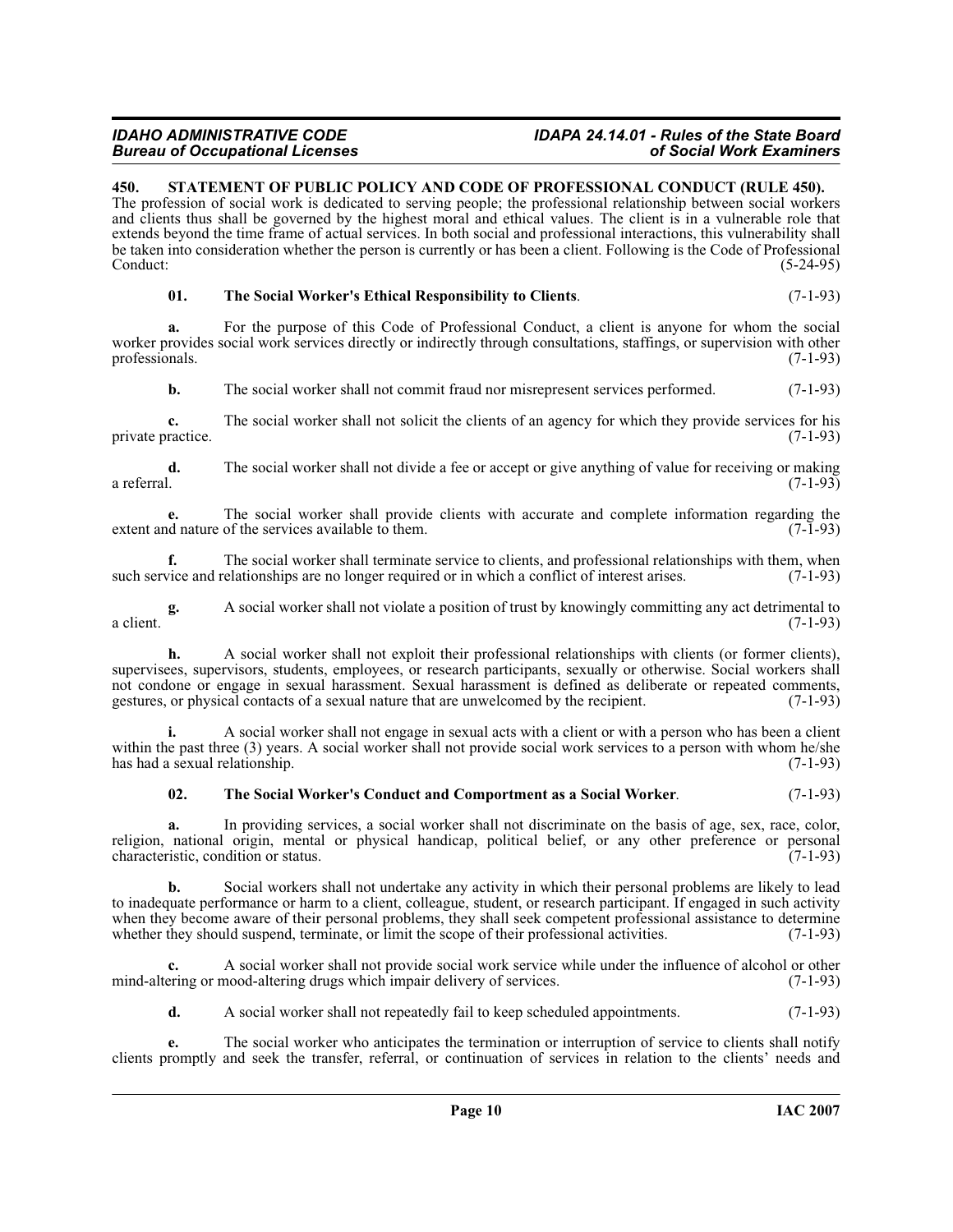preferences. (7-1-93)

**f.** The social worker shall attempt to make appropriate referrals as indicated by the client's need for services. (7-1-93)

**g.** A social worker shall obtain the client's or legal guardian's informed written consent when a client is to be involved in any research project. A social worker shall explain the research, including any implications.  $(7-1-93)$ 

The social worker shall obtain informed consent of clients before taping, recording, or permitting ation of their activities. (7-1-93) third party observation of their activities.

**i.** A social worker shall safeguard information given by clients in providing client services. Except when required by law or judicial order, a social worker shall obtain the client's informed written consent before releasing confidential information from the setting or facility except for compelling reasons defined as but not limited to:  $(7-1-93)$ 

i. Consultation with another professional on behalf of the client thought to be dangerous to self or  $(7-1-93)$ 

ii. Duty to warn pursuant to Chapter 19, Title 6, Idaho Code; (5-24-95)

iii. Child abuse and sexual molestation pursuant to Chapter 16, Title 16, Idaho Code; and (5-24-95)

iv. Any other situation in accordance with statutory requirements. (7-1-93)

**j.** A social worker shall report any violation of the law or rules, including Code of Professional Conduct, by a person certified under Chapter 32, Title 54, Idaho Code.

**03.** Competent Practice for Social Workers. All social workers shall practice in a competent manner it with their level of education, training and experience. (3-20-04) consistent with their level of education, training and experience.

**a.** A social worker shall only represent himself and practice within the boundaries of his education, training, licensure level, supervision, and other relevant professional experience. (3-20-04)

**b.** A social worker shall only practice within new areas or use new intervention techniques or use after engaging in appropriate study, training, consultation, or supervision. (3-20-04) approaches after engaging in appropriate study, training, consultation, or supervision.

**c.** A social worker shall exercise careful judgement, when generally recognized standards do not exist with respect to an emerging area of practice, and take responsible steps to ensure the competence of his practice.  $(3-20-04)$ 

**04. The Advertising Rules for Social Workers**. No social worker shall disseminate or cause the dissemination of any advertisement or advertising which is any way fraudulent, false, deceptive or misleading. Any advertisement or advertising shall be deemed by the board to be fraudulent, false, deceptive, or misleading if it:

(7-1-93)

<span id="page-10-0"></span>**a.** Contains a misrepresentation of fact; or (7-1-93)

**b.** Is misleading or deceptive because in its content or in the context in which it is presented it makes only a partial disclosure of relevant facts. More specifically, it is misleading and deceptive for a social worker to advertise free services or services for a specific charge when in fact the social worker is transmitting a higher charge for the advertised services to a third party payor for payment or charges the patient or a third party. It is misleading and deceptive for a social worker or a group of social workers to advertise a social work referral service or bureau unless the advertisement specifically names each of the individual social workers who are participating in the referral service or bureau. (7-1-93) service or bureau.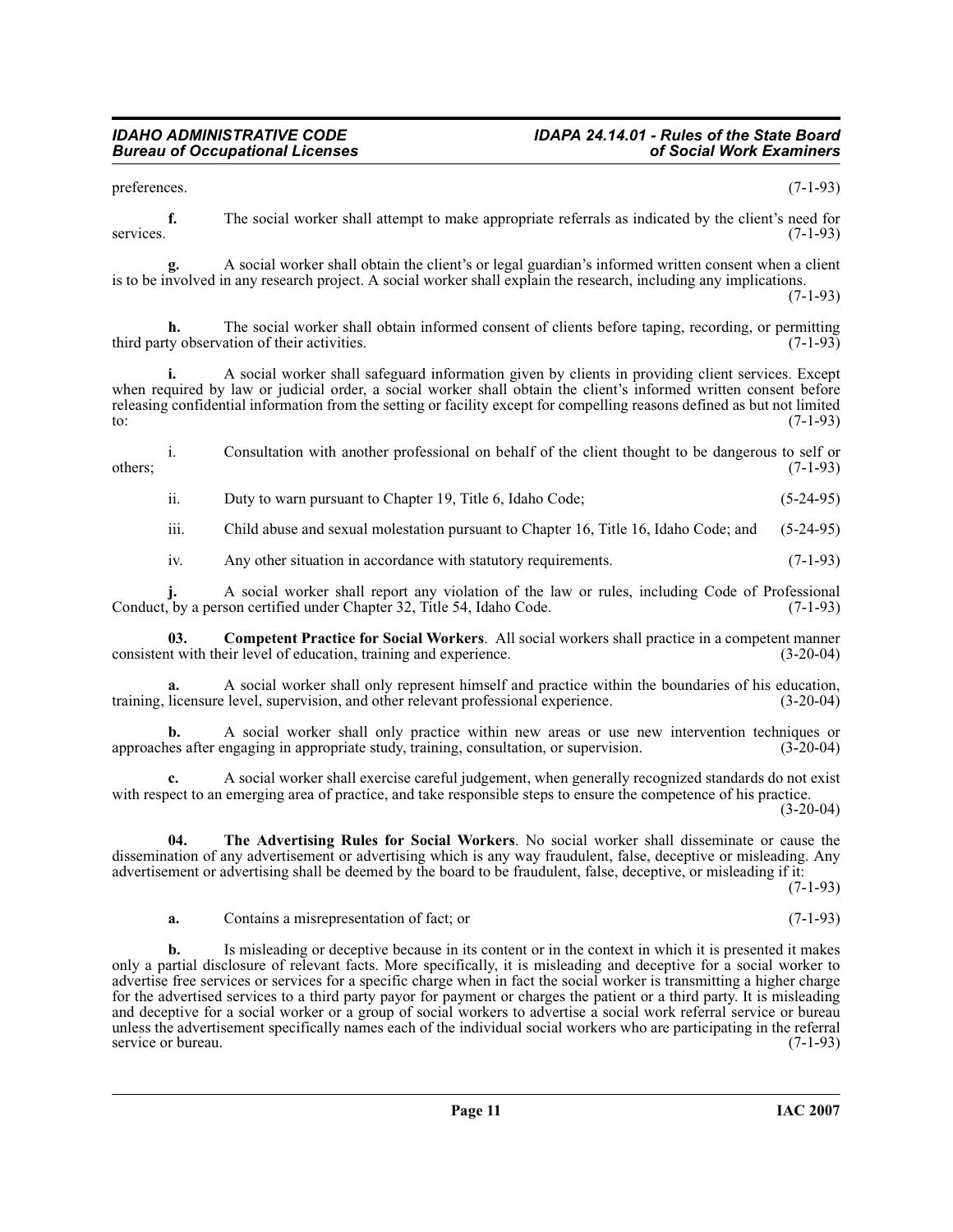# *IDAHO ADMINISTRATIVE CODE IDAPA 24.14.01 - Rules of the State Board Bureau of Occupational Licenses*

**c.** Creates false or unjustified expectations of beneficial treatment or successful outcomes; or(7-1-93)

**d.** Fails to identify conspicuously the social worker or social workers referred to in the advertising as a social worker or social workers; or (7-1-93)

**e.** Contains any representation or claims, as to which the social worker, referred to in the advertising, erform: or  $(7-1-93)$ fails to perform; or

**f.** Contains any representation which identifies the social worker practice being advertised by a name which does not include the terms "social worker," "social work," or some easily recognizable derivation thereof; or  $(7-1-93)$ 

**g.** Contains any representation that the practitioner has received any license or recognition by the state of Idaho or its authorized agents, which is superior to the license and recognition granted to any social worker who successfully meets the licensing requirements of Chapter 32, Title 54, Idaho Code; or (7-1-93)

**h.** Appears in any classified directory, listing, or compendium under a heading, which when considered together with the advertisement, has the capacity or tendency to be deceptive or misleading with respect to the profession or professional status of the social worker; or  $(7-1-93)$ 

<span id="page-11-7"></span><span id="page-11-5"></span>**i.** Contains any other representation, statement, or claim which is misleading or deceptive. (7-1-93)

#### <span id="page-11-0"></span>**451. -- 474. (RESERVED).**

#### <span id="page-11-1"></span>**475. DISCIPLINE (RULE 475).**

**01.** Civil Fine. The Board may impose a civil fine not to exceed one thousand dollars (\$1,000) upon a social worker for each violation of Section 54-3211, Idaho Code. (3-18-99) licensed social worker for each violation of Section 54-3211, Idaho Code.

<span id="page-11-6"></span>**02. Costs and Fees**. The Board may order a licensed social worker to pay the costs and fees incurred by the Board in the investigation or prosecution of the licensee for violation of Section 54-3211, Idaho Code.

(3-18-99)

# <span id="page-11-2"></span>**476. -- 499. (RESERVED).**

# <span id="page-11-3"></span>**500. RULEMAKING HISTORY PRIOR TO JULY, 1993 (RULE 500).**

Adopted January 30, 1980 Re-adopted October 11, 1983 Revised December 15, 1983 Rule C.4. and E.1.c. Adopted Emergency Re-adopted February 23, 1985 Re-adopted November 25, 1985 Re-adopted February 16, 1988 Re-adopted January 22, 1990 (7-1-93)

<span id="page-11-4"></span>**501. -- 999. (RESERVED).**